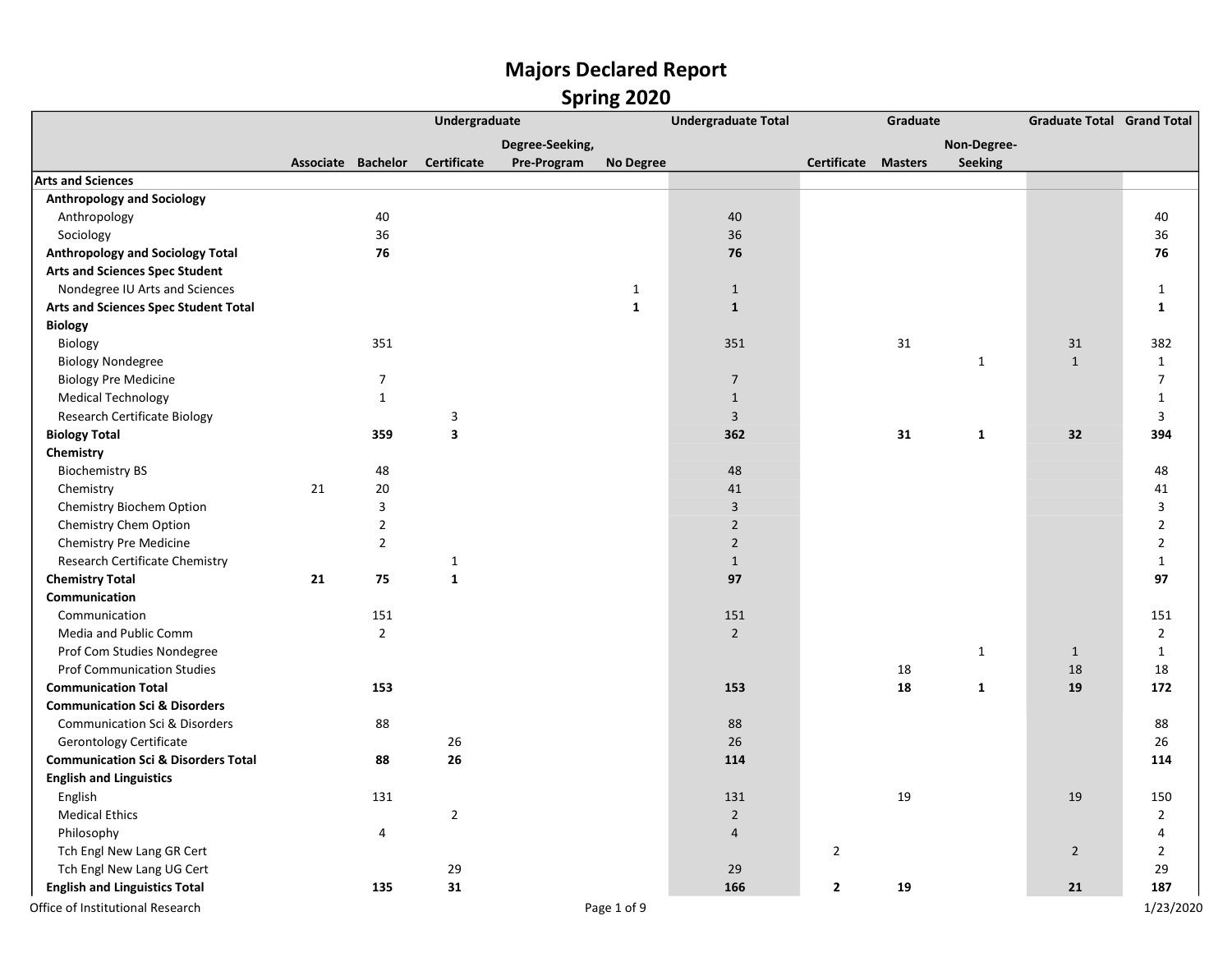|                                        |                    |                | Undergraduate |                 |                  | <b>Undergraduate Total</b> |                            | Graduate     |                | <b>Graduate Total Grand Total</b> |                |
|----------------------------------------|--------------------|----------------|---------------|-----------------|------------------|----------------------------|----------------------------|--------------|----------------|-----------------------------------|----------------|
|                                        |                    |                |               | Degree-Seeking, |                  |                            |                            |              | Non-Degree-    |                                   |                |
|                                        | Associate Bachelor |                | Certificate   | Pre-Program     | <b>No Degree</b> |                            | <b>Certificate Masters</b> |              | <b>Seeking</b> |                                   |                |
| <b>General Studies</b>                 |                    |                |               |                 |                  |                            |                            |              |                |                                   |                |
| <b>Applied Science</b>                 |                    | $10\,$         |               |                 |                  | 10                         |                            |              |                |                                   | 10             |
| <b>Business and Leadership Focus</b>   |                    |                |               | 45              |                  | 45                         |                            |              |                |                                   | 45             |
| <b>Education Focus</b>                 |                    |                |               | 10              |                  | 10                         |                            |              |                |                                   | 10             |
| <b>Engineering and Science Focus</b>   |                    |                |               | 17              |                  | 17                         |                            |              |                |                                   | 17             |
| <b>General Studies</b>                 |                    | 250            |               |                 |                  | 250                        |                            |              |                |                                   | 250            |
| <b>General Studies Distance</b>        |                    | 4              |               |                 |                  | $\overline{4}$             |                            |              |                |                                   | 4              |
| Polytechnic Focus                      |                    |                |               | 13              |                  | 13                         |                            |              |                |                                   | 13             |
| Soc Sci & Hum Focus                    |                    |                |               | 48              |                  | 48                         |                            |              |                |                                   | 48             |
| Visual and Perform Arts Focus          |                    |                |               | 15              |                  | 15                         |                            |              |                |                                   | 15             |
| <b>General Studies Total</b>           |                    | 264            |               | 148             |                  | 412                        |                            |              |                |                                   | 412            |
| <b>Graduate School Transfers</b>       |                    |                |               |                 |                  |                            |                            |              |                |                                   |                |
| <b>Unassigned Grad</b>                 |                    |                |               |                 |                  |                            |                            |              | $\mathbf{1}$   | $\mathbf{1}$                      | $\mathbf{1}$   |
| <b>Graduate School Transfers Total</b> |                    |                |               |                 |                  |                            |                            |              | $\mathbf{1}$   | $\mathbf{1}$                      | 1              |
| <b>History</b>                         |                    |                |               |                 |                  |                            |                            |              |                |                                   |                |
| History                                |                    | 103            |               |                 |                  | 103                        |                            |              |                |                                   | 103            |
| <b>History Total</b>                   |                    | 103            |               |                 |                  | 103                        |                            |              |                |                                   | 103            |
| <b>Interdisciplinary Studies</b>       |                    |                |               |                 |                  |                            |                            |              |                |                                   |                |
| <b>Gerontology Certificate</b>         |                    |                | $\mathbf{1}$  |                 |                  | $\mathbf{1}$               |                            |              |                |                                   | $\mathbf{1}$   |
| Intl Studies Certificate               |                    |                | 11            |                 |                  | 11                         |                            |              |                |                                   | 11             |
| Peace Conflct Stud Certificate         |                    |                | 5             |                 |                  | 5                          |                            |              |                |                                   | 5              |
| <b>Interdisciplinary Studies Total</b> |                    |                | 17            |                 |                  | 17                         |                            |              |                |                                   | 17             |
| Intl Language and Cul Studies          |                    |                |               |                 |                  |                            |                            |              |                |                                   |                |
| French                                 |                    | $\overline{2}$ |               |                 |                  | $\overline{2}$             |                            |              |                |                                   | $\overline{2}$ |
| German                                 |                    | $\mathbf{1}$   |               |                 |                  | $\mathbf{1}$               |                            |              |                |                                   | $\mathbf{1}$   |
| Spanish                                |                    | 28             |               |                 |                  | 28                         |                            |              |                |                                   | 28             |
| Intl Language and Cul Studies Total    |                    | 31             |               |                 |                  | 31                         |                            |              |                |                                   | 31             |
| <b>Mathematical Sciences</b>           |                    |                |               |                 |                  |                            |                            |              |                |                                   |                |
| <b>Actuarial Science</b>               |                    | 28             |               |                 |                  | 28                         |                            |              |                |                                   | 28             |
| Applied Math Ops Research              |                    |                |               |                 |                  |                            |                            | $\mathbf{1}$ |                | $\mathbf{1}$                      | $\mathbf{1}$   |
| Data Science & Applied Stats           |                    | $10\,$         |               |                 |                  | 10                         |                            |              |                |                                   | 10             |
| Math Actuarial Science                 |                    | 6              |               |                 |                  | 6                          |                            |              |                |                                   | 6              |
| Mathematics                            |                    | 47             |               |                 |                  | 47                         |                            | 25           |                | 25                                | $72\,$         |
| <b>Mathematics Nondegree</b>           |                    |                |               |                 |                  |                            |                            |              | 3              | $\overline{3}$                    | 3              |
| <b>Mathematics Teaching</b>            |                    | $\overline{7}$ |               |                 |                  | $\overline{7}$             |                            |              |                |                                   | $\overline{7}$ |
| <b>Mathematics Teaching Nondegree</b>  |                    |                |               |                 |                  |                            |                            |              | 2              | $\overline{2}$                    | $\overline{2}$ |
| <b>Mathematical Sciences Total</b>     |                    | 98             |               |                 |                  | 98                         |                            | 26           | 5              | 31                                | 129            |
| <b>Physics</b>                         |                    |                |               |                 |                  |                            |                            |              |                |                                   |                |
| Geology                                |                    | 3              |               |                 |                  | 3                          |                            |              |                |                                   | 3              |
| Physics                                |                    | 54             |               |                 |                  | 54                         |                            |              |                |                                   | 54             |
| Research Certificate Physics           |                    |                | $\mathbf{1}$  |                 |                  | $\mathbf{1}$               |                            |              |                |                                   | $\mathbf{1}$   |
| offRevsign Totational Research         |                    | 57             | $\mathbf{1}$  |                 | Page 2 of 9      | 58                         |                            |              |                |                                   | 1/28/2020      |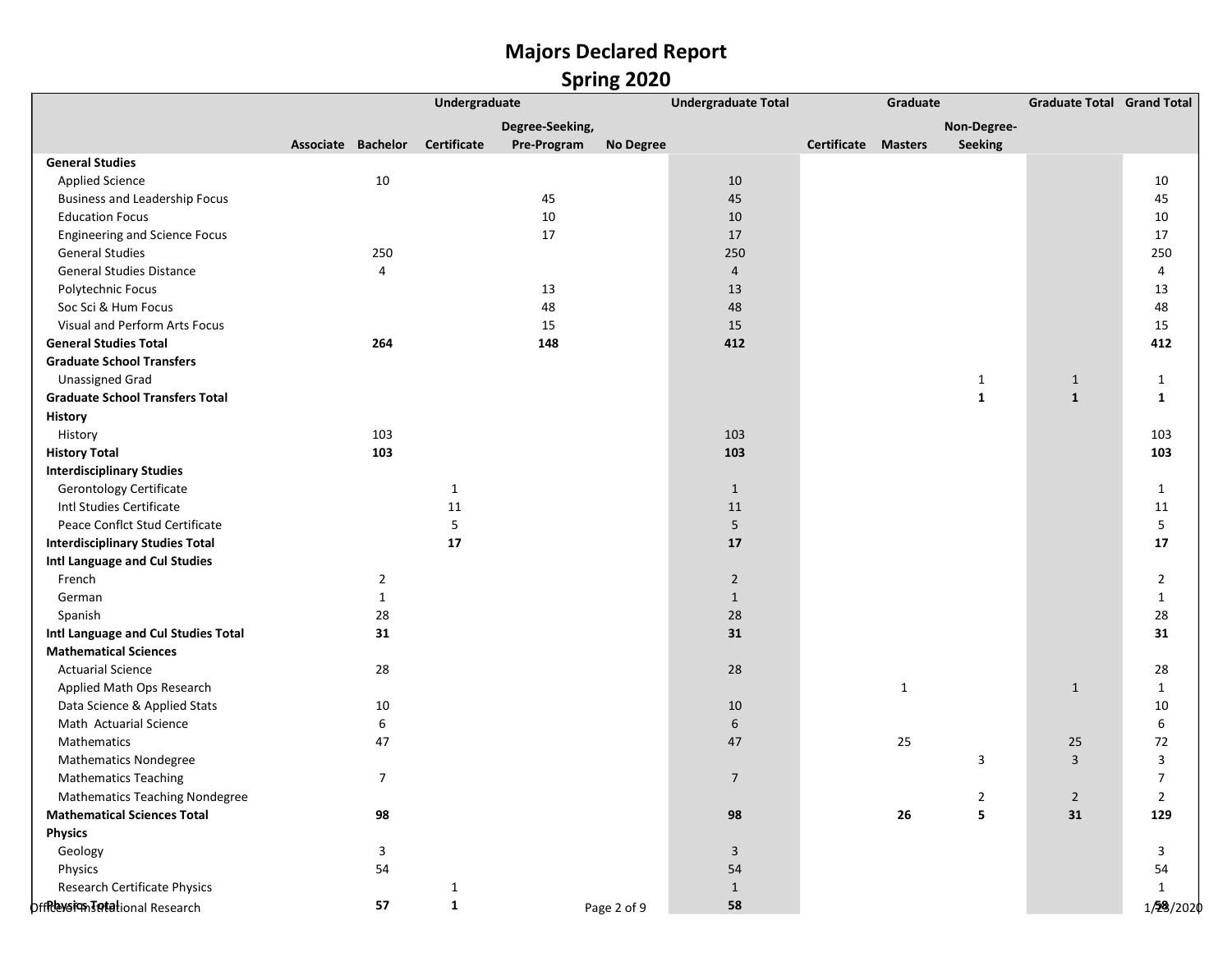|                                |           |                 | Undergraduate           |                 |           | <b>Undergraduate Total</b> |                         | Graduate       |             | Graduate Total Grand Total |       |
|--------------------------------|-----------|-----------------|-------------------------|-----------------|-----------|----------------------------|-------------------------|----------------|-------------|----------------------------|-------|
|                                |           |                 |                         | Degree-Seeking, |           |                            |                         |                | Non-Degree- |                            |       |
|                                | Associate | <b>Bachelor</b> | <b>Certificate</b>      | Pre-Program     | No Degree |                            | Certificate             | <b>Masters</b> | Seeking     |                            |       |
| <b>Political Science</b>       |           |                 |                         |                 |           |                            |                         |                |             |                            |       |
| Civic Ed & Pub Adv Certificate |           |                 |                         |                 |           | $\overline{2}$             |                         |                |             |                            |       |
| Economics                      |           | 27              |                         |                 |           | 27                         |                         |                |             |                            | 27    |
| <b>Political Science</b>       |           | 76              |                         |                 |           | 76                         |                         |                |             |                            | 76    |
| <b>Women's Studies</b>         |           | 11              |                         |                 |           | 11                         |                         |                |             |                            | 11    |
| <b>Political Science Total</b> |           | 114             | $\overline{\mathbf{2}}$ |                 |           | 116                        |                         |                |             |                            | 116   |
| Psychology                     |           |                 |                         |                 |           |                            |                         |                |             |                            |       |
| <b>Behavior Analysis Cert</b>  |           |                 | 6                       |                 |           | 6                          |                         |                |             |                            | b     |
| Psychology                     |           | 316             |                         |                 |           | 316                        |                         |                |             |                            | 316   |
| Research Certificate Psycholgy |           |                 |                         |                 |           |                            |                         |                |             |                            |       |
| <b>Psychology Total</b>        |           | 316             |                         |                 |           | 323                        |                         |                |             |                            | 323   |
| <b>Arts and Sciences Total</b> | 21        | 1,869           | 88                      | 148             |           | 2,127                      | $\overline{\mathbf{2}}$ | 94             | 8           | 104                        | 2,231 |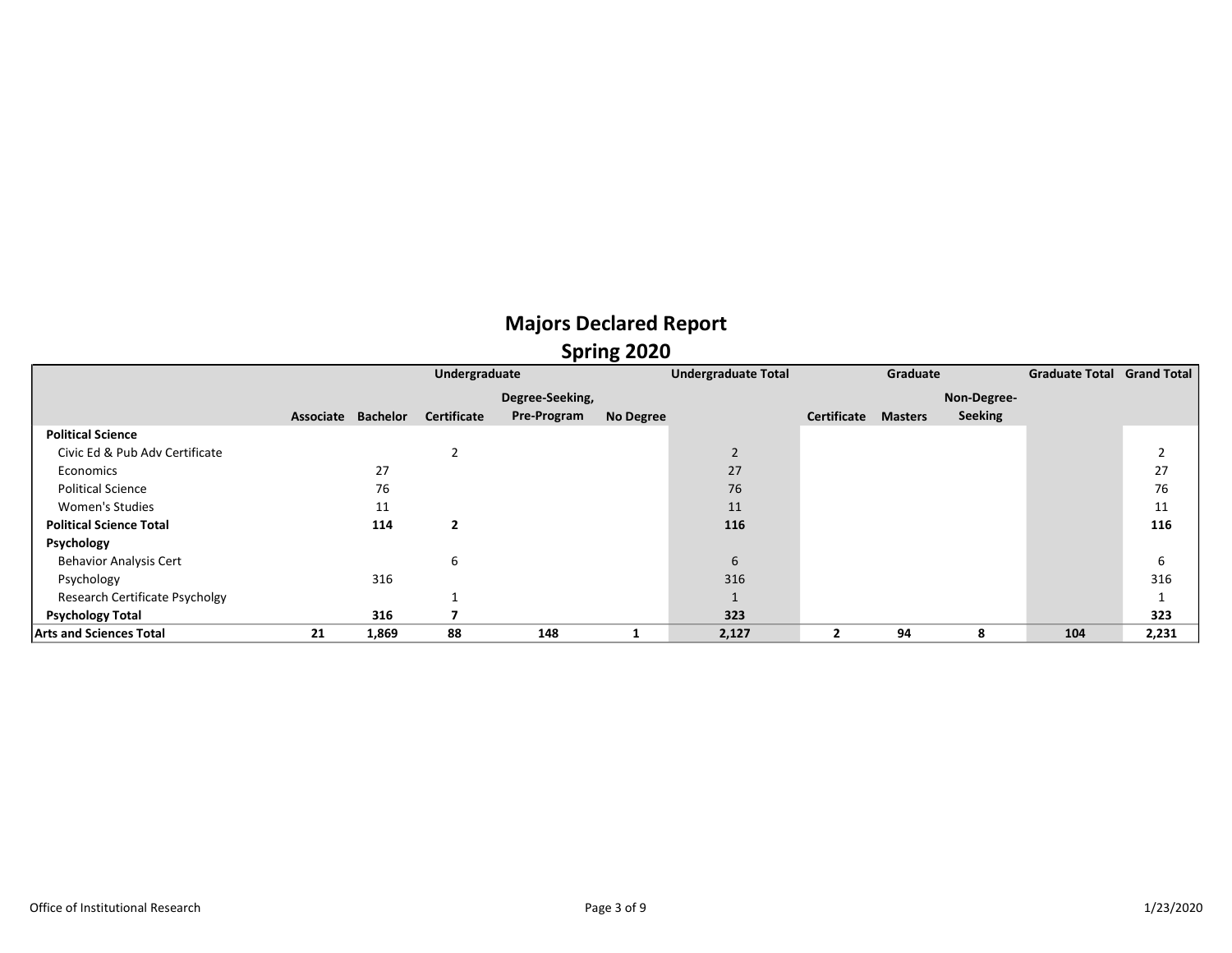|                                       |                    | Undergraduate      |                 |                  | <b>Undergraduate Total</b> |                            | Graduate |                | <b>Graduate Total Grand Total</b> |                |
|---------------------------------------|--------------------|--------------------|-----------------|------------------|----------------------------|----------------------------|----------|----------------|-----------------------------------|----------------|
|                                       |                    |                    | Degree-Seeking, |                  |                            |                            |          | Non-Degree-    |                                   |                |
|                                       | Associate Bachelor | <b>Certificate</b> | Pre-Program     | <b>No Degree</b> |                            | <b>Certificate Masters</b> |          | <b>Seeking</b> |                                   |                |
| <b>Business</b>                       |                    |                    |                 |                  |                            |                            |          |                |                                   |                |
| <b>Accounting</b>                     |                    |                    |                 |                  |                            |                            |          |                |                                   |                |
| Accounting                            | 77                 |                    | 64              | 1                | 142                        |                            |          |                |                                   | 142            |
| <b>Accounting Certificate</b>         |                    | 14                 |                 |                  | 14                         |                            |          |                |                                   | 14             |
| <b>Bank Management Certificate</b>    |                    | 9                  |                 |                  | 9                          |                            |          |                |                                   | 9              |
| <b>Accounting Total</b>               | 77                 | 23                 | 64              | 1                | 165                        |                            |          |                |                                   | 165            |
| <b>Business Administration</b>        |                    |                    |                 |                  |                            |                            |          |                |                                   |                |
| <b>Business General Bach</b>          |                    |                    | 134             | $\overline{2}$   | 136                        |                            |          |                |                                   | 136            |
| <b>Business Special</b>               |                    |                    |                 | 1                | $\mathbf{1}$               |                            |          |                |                                   | 1              |
| <b>General Administration</b>         |                    |                    |                 |                  |                            |                            | 91       |                | 91                                | 91             |
| <b>General Admin-Professional MBA</b> |                    |                    |                 |                  |                            |                            | 18       |                | 18                                | 18             |
| NonDegree MBA Grad                    |                    |                    |                 |                  |                            |                            |          | 1              | $\mathbf{1}$                      | $\mathbf{1}$   |
| <b>Business Administration Total</b>  |                    |                    | 134             | 3                | 137                        |                            | 109      | $\mathbf{1}$   | 110                               | 247            |
| <b>Economics and Finance</b>          |                    |                    |                 |                  |                            |                            |          |                |                                   |                |
| <b>Bus Econ Public Policy</b>         | 12                 |                    | 19              |                  | 31                         |                            |          |                |                                   | 31             |
| Finance                               | 57                 |                    | 63              |                  | 120                        |                            |          |                |                                   | 120            |
| <b>Financial Economics Cert</b>       |                    | 8                  |                 |                  | 8                          |                            |          |                |                                   | 8              |
| Money and Banking                     | 2                  |                    | 2               |                  | 4                          |                            |          |                |                                   | 4              |
| <b>Economics and Finance Total</b>    | 71                 | 8                  | 84              |                  | 163                        |                            |          |                |                                   | 163            |
| <b>Management and Marketing</b>       |                    |                    |                 |                  |                            |                            |          |                |                                   |                |
| Management and Administration         | 158                |                    | 113             | 1                | 272                        |                            |          |                |                                   | 272            |
| Marketing                             | 88                 |                    | 103             | $\mathbf{1}$     | 192                        |                            |          |                |                                   | 192            |
| <b>Professional Sales Certificate</b> |                    | $\overline{2}$     |                 |                  | $\overline{2}$             |                            |          |                |                                   | $\overline{2}$ |
| Small Business Mgmt Certif            |                    | 9                  |                 |                  | 9                          |                            |          |                |                                   | 9              |
| <b>Management and Marketing Total</b> | 246                | 11                 | 216             | $\overline{2}$   | 475                        |                            |          |                |                                   | 475            |
| <b>Business Total</b>                 | 394                | 42                 | 498             | 6                | 940                        |                            | 109      | 1              | 110                               | 1,050          |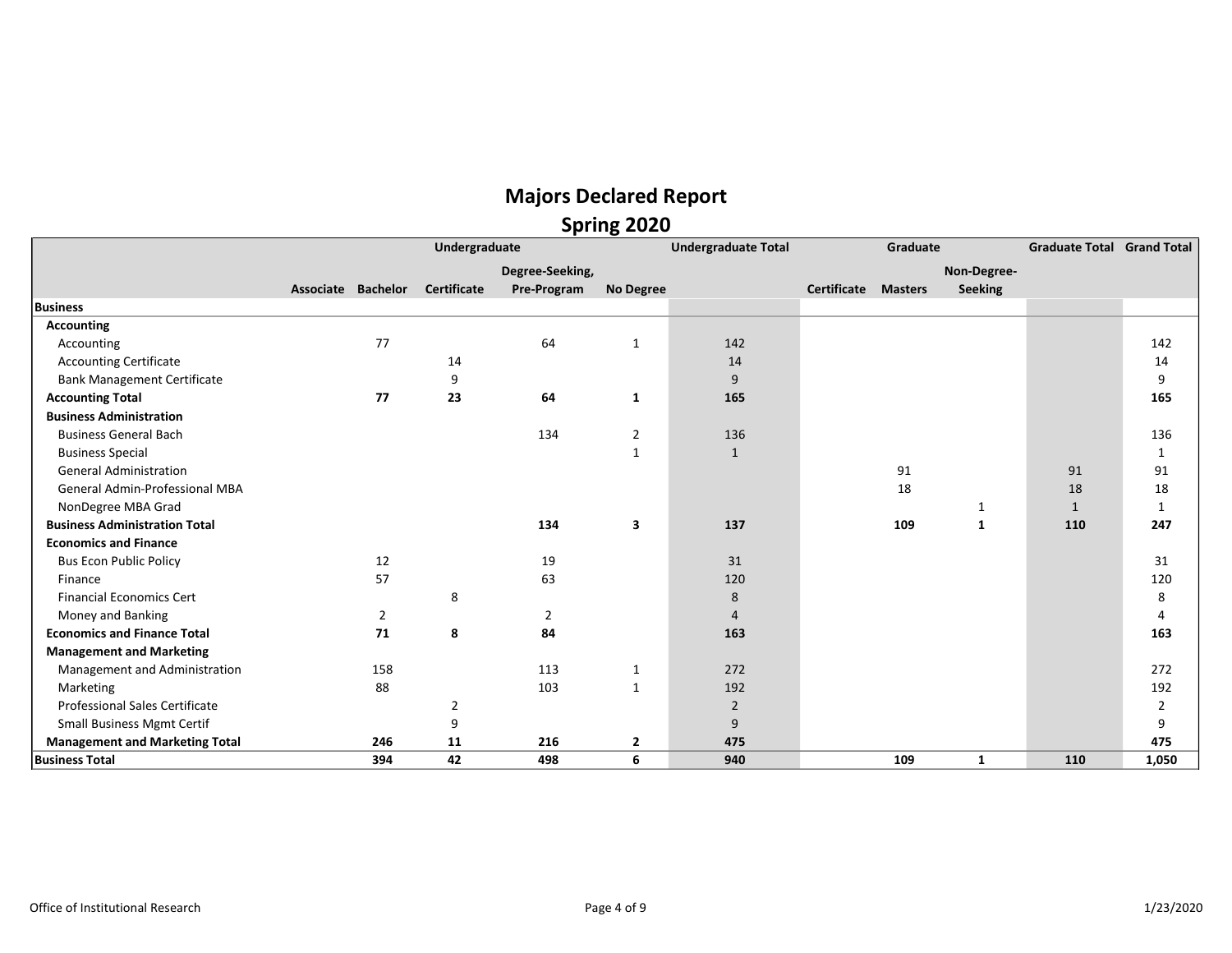|                                            |                  |                    | Undergraduate  |                 |                         | <b>Undergraduate Total</b> |              | Graduate       |                | <b>Graduate Total Grand Total</b> |                |
|--------------------------------------------|------------------|--------------------|----------------|-----------------|-------------------------|----------------------------|--------------|----------------|----------------|-----------------------------------|----------------|
|                                            |                  |                    |                | Degree-Seeking, |                         |                            |              |                | Non-Degree-    |                                   |                |
|                                            |                  | Associate Bachelor | Certificate    | Pre-Program     | <b>No Degree</b>        |                            | Certificate  | <b>Masters</b> | Seeking        |                                   |                |
| <b>Engineering Tech and Comp Sci</b>       |                  |                    |                |                 |                         |                            |              |                |                |                                   |                |
| <b>Civil/Mechanical Engineering</b>        |                  |                    |                |                 |                         |                            |              |                |                |                                   |                |
| Adv. Manufacturing Engineering             |                  |                    | $\overline{2}$ |                 |                         | $\overline{2}$             |              |                |                |                                   | $\overline{2}$ |
| <b>Bio-Mechanical Engr Cert</b>            |                  |                    | $\overline{2}$ |                 |                         | $\overline{2}$             |              |                |                |                                   | $\overline{2}$ |
| Civil Engineering                          |                  | 31                 |                | 49              | $\overline{2}$          | 82                         |              |                |                |                                   | 82             |
| Engineering                                |                  |                    |                |                 |                         |                            |              | 11             |                | 11                                | 11             |
| Freshman Engineering                       |                  |                    |                | $\overline{2}$  |                         | $\overline{2}$             |              |                |                |                                   | $\overline{2}$ |
| <b>Mechanical Engineering</b>              |                  | 83                 |                | 83              | $\mathbf{1}$            | 167                        |              |                |                |                                   | 167            |
| <b>Civil/Mechanical Engineering Total</b>  |                  | 114                | 4              | 134             | $\overline{\mathbf{3}}$ | 255                        |              | 11             |                | 11                                | 266            |
| <b>Computer Science</b>                    |                  |                    |                |                 |                         |                            |              |                |                |                                   |                |
| <b>Computer Science</b>                    |                  | 270                |                |                 |                         | 270                        |              | 46             | $\mathbf{1}$   | 47                                | 317            |
| <b>Information Systems</b>                 | 11               | 36                 |                |                 |                         | 47                         |              |                |                |                                   | 47             |
| <b>Computer Science Total</b>              | 11               | 306                |                |                 |                         | 317                        |              | 46             | $\mathbf{1}$   | 47                                | 364            |
| <b>Electrical/Computer Engr</b>            |                  |                    |                |                 |                         |                            |              |                |                |                                   |                |
| <b>Computer Engineering</b>                |                  | 32                 |                | 27              |                         | 59                         |              |                |                |                                   | 59             |
| <b>Electrical Engineering</b>              |                  | 71                 |                | 33              |                         | 104                        |              |                |                |                                   | 104            |
| Engineering                                |                  |                    |                |                 |                         |                            |              | 31             |                | 31                                | 31             |
| <b>Electrical/Computer Engr Total</b>      |                  | 103                |                | 60              |                         | 163                        |              | 31             |                | 31                                | 194            |
| <b>Organizational Leadership</b>           |                  |                    |                |                 |                         |                            |              |                |                |                                   |                |
| Org Leadership Grad Cert                   |                  |                    |                |                 |                         |                            | $\mathbf{1}$ |                |                | $\mathbf{1}$                      | $\mathbf{1}$   |
| Org Leadership Spvn Non Degree             |                  |                    |                |                 |                         |                            |              |                | $\mathbf{1}$   | $\mathbf{1}$                      | $\mathbf{1}$   |
| Org Leadership Supervision                 | $\boldsymbol{6}$ | 85                 |                |                 |                         | 91                         |              | 40             |                | 40                                | 131            |
| Organizational Leadership                  | 18               | 114                |                |                 |                         | 132                        |              |                |                |                                   | 132            |
| Supervisory Ldrsp Certificate              |                  |                    | $\mathbf{1}$   |                 |                         | $\mathbf{1}$               |              |                |                |                                   | $\mathbf{1}$   |
| <b>Organizational Leadership Total</b>     | 24               | 199                | $\mathbf{1}$   |                 |                         | 224                        | $\mathbf{1}$ | 40             | $\mathbf{1}$   | 42                                | 266            |
| <b>School of Polytechnic</b>               |                  |                    |                |                 |                         |                            |              |                |                |                                   |                |
| Architectural Engr Tech                    | $\mathbf{1}$     |                    |                |                 |                         | $\mathbf{1}$               |              |                |                |                                   | 1              |
| <b>Cmptr Networking Certificate</b>        |                  |                    | $\mathbf{1}$   |                 |                         | $\mathbf{1}$               |              |                |                |                                   | $\mathbf{1}$   |
| Comptr Cntrld Sys Certificate              |                  |                    | $\overline{2}$ |                 |                         | $\overline{2}$             |              |                |                |                                   | $\overline{2}$ |
| Computer Engineering Tech                  |                  | 53                 |                |                 |                         | 53                         |              |                |                |                                   | 53             |
| <b>Construction Engineering Tech</b>       |                  | 103                |                |                 |                         | 103                        |              |                |                |                                   | 103            |
| <b>Electrical Engineering Tech</b>         | 20               | 70                 |                |                 |                         | 90                         |              |                |                |                                   | 90             |
| Industrial Engineering Tech                | $\overline{4}$   | 27                 |                |                 |                         | 31                         |              |                |                |                                   | 31             |
| <b>Information Technology</b>              |                  | 77                 |                |                 |                         | 77                         |              |                |                |                                   | 77             |
| <b>Mechanical Engineering Tech</b>         | 28               | 181                |                |                 |                         | 209                        |              |                |                |                                   | 209            |
| Polytechnic Prospect                       |                  |                    |                | 12              |                         | 12                         |              |                |                |                                   | 12             |
| <b>Quality Certificate</b>                 |                  |                    | $\mathbf{1}$   |                 |                         | $\mathbf{1}$               |              |                |                |                                   | $\mathbf{1}$   |
| Technology                                 |                  |                    |                |                 |                         |                            |              | 12             |                | 12                                | 12             |
| <b>School of Polytechnic Total</b>         | 53               | 511                | 4              | 12              |                         | 580                        |              | 12             |                | 12                                | 592            |
| <b>Engineering Tech and Comp Sci Total</b> | 88               | 1,233              | 9              | 206             | $\mathbf{3}$            | 1,539                      | $\mathbf{1}$ | 140            | $\overline{2}$ | 143                               | 1,682          |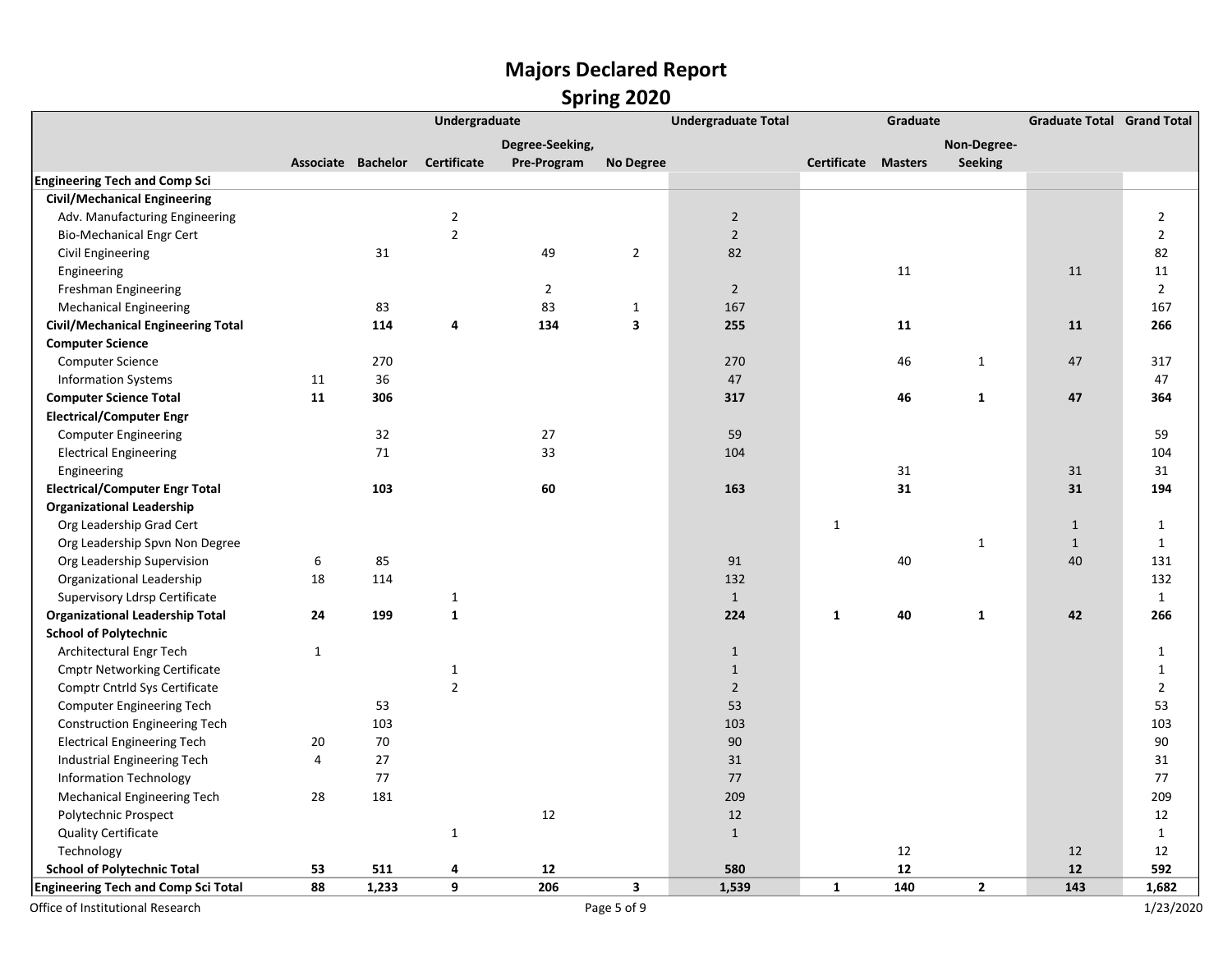|                                        |                    | Undergraduate      |                 |           | <b>Undergraduate Total</b> |             | Graduate       |                | <b>Graduate Total Grand Total</b> |     |
|----------------------------------------|--------------------|--------------------|-----------------|-----------|----------------------------|-------------|----------------|----------------|-----------------------------------|-----|
|                                        |                    |                    | Degree-Seeking, |           |                            |             |                | Non-Degree-    |                                   |     |
|                                        | Associate Bachelor | <b>Certificate</b> | Pre-Program     | No Degree |                            | Certificate | <b>Masters</b> | <b>Seeking</b> |                                   |     |
| <b>Health and Human Services</b>       |                    |                    |                 |           |                            |             |                |                |                                   |     |
| <b>Dental Education</b>                |                    |                    |                 |           |                            |             |                |                |                                   |     |
| Dental Clinician                       |                    |                    |                 |           | $\overline{2}$             |             |                |                |                                   |     |
| Dental Hygiene                         | 25                 |                    |                 |           | 25                         |             |                |                |                                   | 25  |
| Dental Technology                      | 8                  |                    |                 |           | 8                          |             |                |                |                                   |     |
| <b>Dental Education Total</b>          | 35                 |                    |                 |           | 35                         |             |                |                |                                   | 35  |
| Med Imaging and Radiologic Sci         |                    |                    |                 |           |                            |             |                |                |                                   |     |
| Medical Imaging                        | 19                 |                    |                 |           | 19                         |             |                |                |                                   | 19  |
| Med Imaging and Radiologic Sci Total   | 19                 |                    |                 |           | 19                         |             |                |                |                                   | 19  |
| <b>Nursing</b>                         |                    |                    |                 |           |                            |             |                |                |                                   |     |
| Nursing                                | 110                |                    |                 |           | 110                        |             |                |                |                                   | 110 |
| <b>Nursing Total</b>                   | 110                |                    |                 |           | 110                        |             |                |                |                                   | 110 |
| <b>Health and Human Services Total</b> | 164                |                    |                 |           | 164                        |             |                |                |                                   | 164 |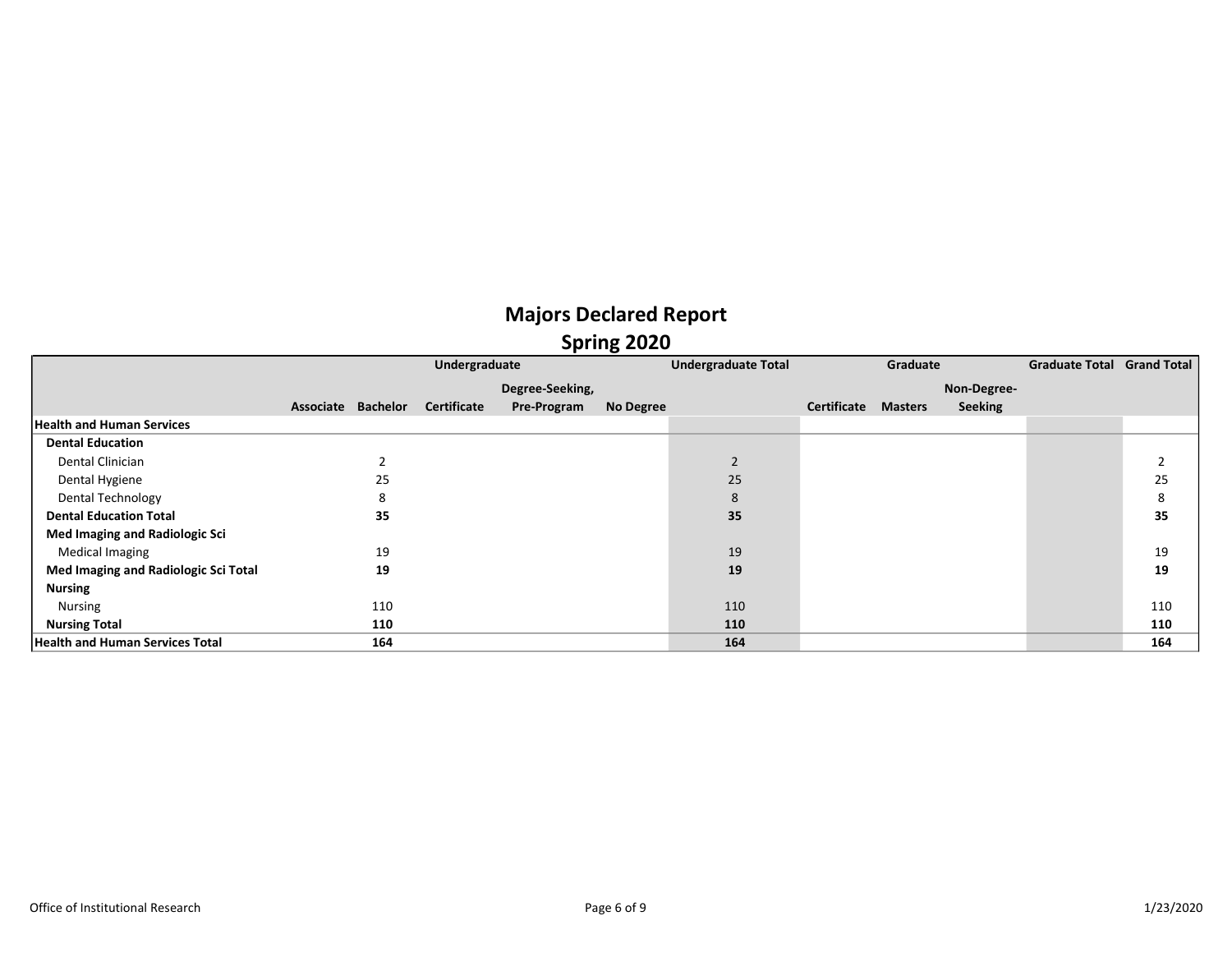|                                           | Undergraduate<br><b>Associate Bachelor</b><br><b>Certificate</b><br>56<br>56<br>85<br>85<br>85<br>85<br>38<br>$11\,$<br>$\overline{2}$<br>122<br>173<br>63<br>3<br>12<br>339<br>14<br>48<br>$\mathbf{1}$<br>$\overline{2}$<br>121<br>25 |  |                 |                  | <b>Undergraduate Total</b> |                         | Graduate       |                |                | <b>Graduate Total Grand Total</b> |
|-------------------------------------------|-----------------------------------------------------------------------------------------------------------------------------------------------------------------------------------------------------------------------------------------|--|-----------------|------------------|----------------------------|-------------------------|----------------|----------------|----------------|-----------------------------------|
|                                           |                                                                                                                                                                                                                                         |  | Degree-Seeking, |                  |                            |                         |                | Non-Degree-    |                |                                   |
|                                           |                                                                                                                                                                                                                                         |  | Pre-Program     | <b>No Degree</b> |                            | Certificate             | <b>Masters</b> | <b>Seeking</b> |                |                                   |
| <b>Professional Studies</b>               |                                                                                                                                                                                                                                         |  |                 |                  |                            |                         |                |                |                |                                   |
| <b>Hospitality and Tourism Mgmt</b>       |                                                                                                                                                                                                                                         |  |                 |                  |                            |                         |                |                |                |                                   |
| <b>Hospitality Management</b>             |                                                                                                                                                                                                                                         |  |                 |                  | 56                         |                         |                |                |                | 56                                |
| <b>Hospitality and Tourism Mgmt Total</b> |                                                                                                                                                                                                                                         |  |                 |                  | 56                         |                         |                |                |                | 56                                |
| <b>Human Services</b>                     |                                                                                                                                                                                                                                         |  |                 |                  |                            |                         |                |                |                |                                   |
| <b>Human Services</b>                     |                                                                                                                                                                                                                                         |  |                 | 31               | 201                        |                         |                |                |                | 201                               |
| <b>Human Services Total</b>               |                                                                                                                                                                                                                                         |  |                 | 31               | 201                        |                         |                |                |                | 201                               |
| <b>Public Policy</b>                      |                                                                                                                                                                                                                                         |  |                 |                  |                            |                         |                |                |                |                                   |
| <b>Criminal Justice</b>                   |                                                                                                                                                                                                                                         |  |                 |                  | 38                         |                         |                |                |                | 38                                |
| <b>Health Services Admin</b>              |                                                                                                                                                                                                                                         |  |                 |                  | 11                         |                         |                |                |                | 11                                |
| Legal Studies                             |                                                                                                                                                                                                                                         |  |                 |                  | $\overline{2}$             |                         |                |                |                | 2                                 |
| Public Admin Non-Degree                   |                                                                                                                                                                                                                                         |  |                 |                  |                            |                         |                | $\mathbf{1}$   | $\mathbf{1}$   | $\mathbf{1}$                      |
| <b>Public Administration</b>              |                                                                                                                                                                                                                                         |  |                 |                  |                            |                         | 18             |                | 18             | 18                                |
| <b>Public Affairs</b>                     |                                                                                                                                                                                                                                         |  |                 |                  | 122                        |                         |                |                |                | 122                               |
| <b>Public Management</b>                  |                                                                                                                                                                                                                                         |  |                 |                  |                            |                         | 3              |                | 3              | 3                                 |
| <b>Public Policy Total</b>                |                                                                                                                                                                                                                                         |  |                 |                  | 173                        |                         | 21             | $\mathbf{1}$   | 22             | 195                               |
| <b>School of Education</b>                |                                                                                                                                                                                                                                         |  |                 |                  |                            |                         |                |                |                |                                   |
| Counseling                                |                                                                                                                                                                                                                                         |  |                 |                  |                            |                         | 73             |                | 73             | 73                                |
| <b>Counseling Nondegree</b>               |                                                                                                                                                                                                                                         |  |                 |                  |                            |                         |                | 3              | $\overline{3}$ | 3                                 |
| <b>Early Childhood Education</b>          |                                                                                                                                                                                                                                         |  |                 | 3                | 66                         |                         |                |                |                | 66                                |
| <b>Earth Space Science Education</b>      |                                                                                                                                                                                                                                         |  |                 |                  | $\overline{3}$             |                         |                |                |                | 3                                 |
| <b>Educational Leadership</b>             |                                                                                                                                                                                                                                         |  |                 |                  |                            |                         | 31             |                | 31             | 31                                |
| Elem Ed Education Policy                  |                                                                                                                                                                                                                                         |  |                 |                  | 12                         |                         |                |                |                | 12                                |
| <b>Elementary Education</b>               |                                                                                                                                                                                                                                         |  |                 | 6                | 345                        |                         | $\overline{2}$ |                | $\overline{2}$ | 347                               |
| <b>English Education</b>                  |                                                                                                                                                                                                                                         |  |                 |                  | 14                         |                         |                |                |                | 14                                |
| Middle School Education                   |                                                                                                                                                                                                                                         |  |                 |                  | 48                         |                         |                |                |                | 48                                |
| Sec Ed Education Policy                   |                                                                                                                                                                                                                                         |  |                 |                  | $\mathbf{1}$               |                         |                |                |                | 1                                 |
| Secondary Education                       |                                                                                                                                                                                                                                         |  |                 | 10               | 133                        |                         | 4              |                | $\overline{4}$ | 137                               |
| Social Studies Education                  |                                                                                                                                                                                                                                         |  |                 |                  | 25                         |                         |                |                |                | 25                                |
| <b>Special Education</b>                  |                                                                                                                                                                                                                                         |  |                 |                  |                            |                         | 20             |                | 20             | 20                                |
| <b>Special Education Certificate</b>      |                                                                                                                                                                                                                                         |  |                 |                  |                            | $\overline{7}$          |                |                | $\overline{7}$ | $\overline{7}$                    |
| <b>School of Education Total</b>          | 626                                                                                                                                                                                                                                     |  | $\overline{2}$  | 19               | 647                        | $\overline{\mathbf{z}}$ | 130            | 3              | 140            | 787                               |
| <b>Professional Studies Total</b>         | 940                                                                                                                                                                                                                                     |  | 87              | 50               | 1,077                      | $\overline{7}$          | 151            | 4              | 162            | 1,239                             |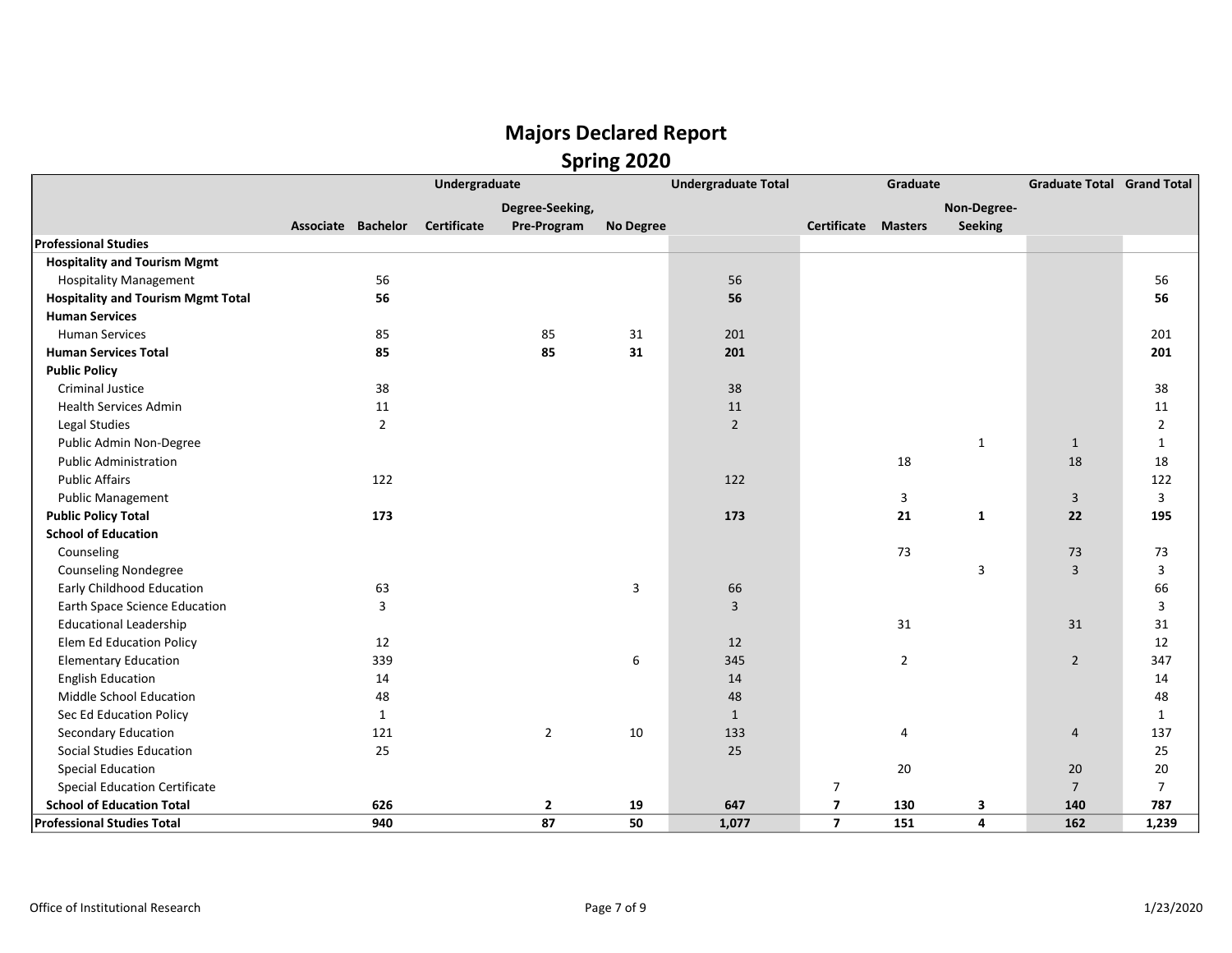## Majors Declared Report **Spring 2020**

|                                                |           |          | Undergraduate      |                 |           | <b>Undergraduate Total</b> |             | Graduate       |                | <b>Graduate Total Grand Total</b> |       |
|------------------------------------------------|-----------|----------|--------------------|-----------------|-----------|----------------------------|-------------|----------------|----------------|-----------------------------------|-------|
|                                                |           |          |                    | Degree-Seeking, |           |                            |             |                | Non-Degree-    |                                   |       |
|                                                | Associate | Bachelor | <b>Certificate</b> | Pre-Program     | No Degree |                            | Certificate | <b>Masters</b> | <b>Seeking</b> |                                   |       |
| <b>Unit of Affiliated Programs</b>             |           |          |                    |                 |           |                            |             |                |                |                                   |       |
| <b>Collegiate Connection</b>                   |           |          |                    |                 |           |                            |             |                |                |                                   |       |
| High School Student Non Degree                 |           |          |                    |                 | 2,854     | 2,854                      |             |                |                |                                   | 2,854 |
| <b>Collegiate Connection Total</b>             |           |          |                    |                 | 2,854     | 2,854                      |             |                |                |                                   | 2,854 |
| <b>Student Success &amp; Transitions</b>       |           |          |                    |                 |           |                            |             |                |                |                                   |       |
| Business and Leadership Pathwy                 |           |          |                    | 21              |           | 21                         |             |                |                |                                   | 21    |
| Engineering and Sci Pathway                    |           |          |                    | 13              |           | 13                         |             |                |                |                                   | 13    |
| Non Degree No Option                           |           |          |                    |                 | 68        | 68                         |             |                |                |                                   | 68    |
| Post Baccalaureate Transition                  |           |          |                    |                 | 20        | 20                         |             |                |                |                                   | 20    |
| Soc Sci and Humanities Pathway                 |           |          |                    | 33              |           | 34                         |             |                |                |                                   | 34    |
| <b>UG Transitional Program</b>                 |           |          |                    | $\mathcal{P}$   |           | $\overline{2}$             |             |                |                |                                   | າ     |
| <b>Visiting Regional Campus Trans</b>          |           |          |                    |                 | 8         | 8                          |             |                |                |                                   | 8     |
| Visual and Perform Arts Pathwy                 |           |          |                    | 6               |           | 6                          |             |                |                |                                   | 6     |
| <b>Student Success &amp; Transitions Total</b> |           |          |                    | 75              | 97        | 172                        |             |                |                |                                   | 172   |
| Unit of Affiliated Programs Total              |           |          |                    | 75              | 2,951     | 3,026                      |             |                |                |                                   | 3,026 |